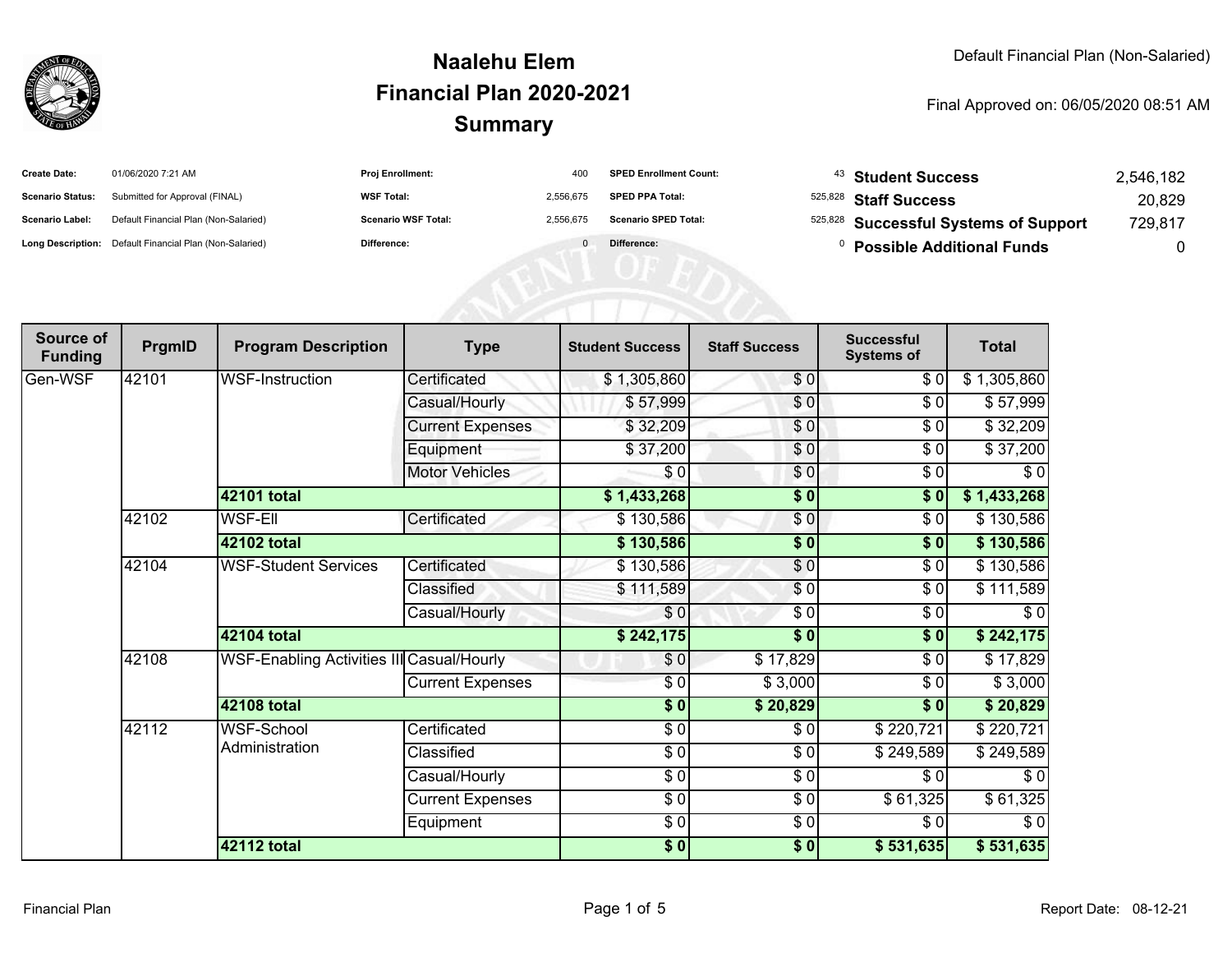

| Source of<br><b>Funding</b> | PrgmID                           | <b>Program Description</b>                    | <b>Type</b>                   | <b>Student Success</b> | <b>Staff Success</b> | <b>Successful</b><br><b>Systems of</b> | <b>Total</b>     |                 |
|-----------------------------|----------------------------------|-----------------------------------------------|-------------------------------|------------------------|----------------------|----------------------------------------|------------------|-----------------|
| Gen-WSF                     | 42113                            | <b>WSF-School Facility</b><br><b>Services</b> | Classified                    | \$0                    | \$0                  | \$149,559                              | \$149,559        |                 |
|                             |                                  |                                               | Casual/Hourly                 | $\overline{S}0$        | $\overline{S}0$      | \$32,623                               | \$32,623         |                 |
|                             |                                  |                                               | <b>Current Expenses</b>       | $\overline{\$0}$       | $\overline{50}$      | \$16,000                               | \$16,000         |                 |
|                             |                                  |                                               | Equipment                     | \$0                    | $\overline{\$0}$     | \$0                                    | $\overline{\$0}$ |                 |
|                             |                                  | 42113 total                                   |                               | $\overline{\$0}$       | $\overline{\$0}$     | \$198,182                              | \$198,182        |                 |
|                             | Gen-WSF                          |                                               |                               | \$1,806,029            | \$20,829             | \$729,817                              | \$2,556,675      |                 |
| Gen-SPED                    | 17101                            | <b>SPED Ppa - Instruction</b>                 | Certificated                  | \$391,758              | $\sqrt{6}$           | \$0                                    | \$391,758        |                 |
|                             |                                  |                                               | Classified                    | \$137,736              | $\overline{S}0$      | $\overline{\$0}$                       | \$137,736        |                 |
|                             |                                  |                                               | <b>Current Expenses</b>       | $-$3,666$              | \$0                  | $\sqrt{6}$                             | $-$3,666$        |                 |
|                             |                                  | <b>17101 total</b>                            |                               | \$525,828              | $\overline{\$0}$     | $\overline{\$0}$                       | \$525,828        |                 |
|                             | 17131                            | Special Education in                          | Certificated                  | \$0                    | \$0                  | \$0                                    | \$0              |                 |
|                             |                                  | <b>Regular Schools</b>                        | Classified                    | $\overline{\$0}$       | \$0                  | $\overline{\$0}$                       | $\overline{\$0}$ |                 |
|                             |                                  | <b>17131 total</b>                            |                               | $\overline{\$0}$       | $\overline{\$0}$     | $\overline{\$0}$                       | $\overline{\$0}$ |                 |
|                             | <b>Gen-SPED</b>                  |                                               |                               | \$525,828              | $\overline{\$0}$     | $\overline{\$0}$                       | \$525,828        |                 |
| Gen-Categ                   | 16807<br><b>Hawaiian Studies</b> |                                               |                               | Casual/Hourly          | \$14,871             | $\sqrt{6}$                             | $\overline{\$0}$ | \$14,871        |
|                             |                                  | <b>Current Expenses</b>                       | $\overline{S}$                | $\overline{S}0$        | $\overline{30}$      | $\overline{\$0}$                       |                  |                 |
|                             |                                  | <b>16807 total</b>                            |                               | \$14,871               | $\overline{\$0}$     | $\overline{\$0}$                       | \$14,871         |                 |
|                             | <b>Gen-Categ</b>                 |                                               | \$14,871                      | $\overline{\$0}$       | $\overline{\$0}$     | \$14,871                               |                  |                 |
| Federal                     | 17790                            |                                               | <b>Essa Migrant Education</b> | Casual/Hourly          | \$0                  | $\overline{S}0$                        | $\overline{30}$  | $\overline{30}$ |
|                             |                                  |                                               | <b>Current Expenses</b>       | \$0                    | $\sqrt{6}$           | $\overline{\$0}$                       | $\overline{30}$  |                 |
|                             |                                  | <b>17790 total</b>                            |                               | $\overline{\$0}$       | $\overline{\$0}$     | $\overline{\$0}$                       | $\overline{\$0}$ |                 |
|                             | 18902                            | <b>ESEA Title I-Schools</b>                   | Casual/Hourly                 | $\overline{30}$        | $\overline{60}$      | $\overline{30}$                        | $\overline{30}$  |                 |
|                             |                                  |                                               | <b>Current Expenses</b>       | $\overline{30}$        | $\overline{50}$      | $\overline{30}$                        | $\overline{30}$  |                 |
|                             |                                  |                                               | Equipment                     | $\overline{30}$        | $\overline{\$0}$     | $\overline{30}$                        | $\overline{30}$  |                 |
|                             |                                  | <b>18902 total</b>                            |                               | $\overline{\$0}$       | $\overline{\$0}$     | $\overline{\$0}$                       | $\overline{\$0}$ |                 |
|                             | 18935                            | <b>ESEA Title I-Parent</b><br>Engagement      | <b>Current Expenses</b>       | $\overline{\$0}$       | $\overline{50}$      | $\sqrt{6}$                             | $\overline{\$0}$ |                 |
|                             |                                  | <b>18935 total</b>                            |                               | $\overline{\$0}$       | \$0                  | $\overline{\$0}$                       | $\overline{\$0}$ |                 |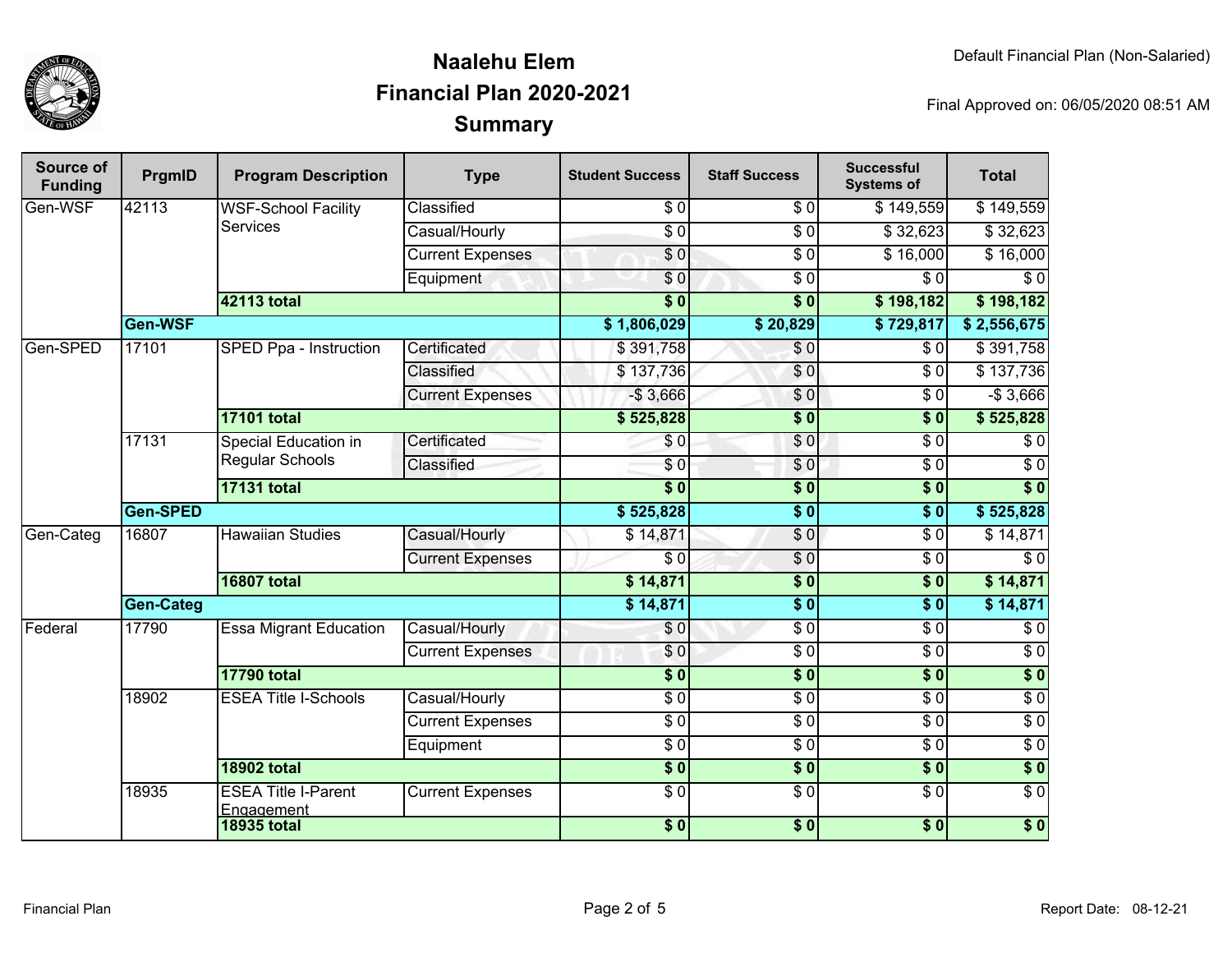

| <b>Source of</b><br><b>Funding</b> | PrgmID                      | <b>Program Description</b>               | <b>Type</b>             | <b>Student Success</b> | <b>Staff Success</b> | <b>Successful</b><br><b>Systems of</b> | <b>Total</b>     |          |
|------------------------------------|-----------------------------|------------------------------------------|-------------------------|------------------------|----------------------|----------------------------------------|------------------|----------|
| Federal                            | 20699                       | Essa Title IIa<br>Consolidated Programs  | <b>Current Expenses</b> | \$0                    | $\overline{\$0}$     | $\overline{\$0}$                       | $\overline{\$0}$ |          |
|                                    |                             | <b>20699 total</b>                       |                         | $\sqrt{5}$             | $\frac{1}{2}$        | 30                                     | $\sqrt{6}$       |          |
|                                    | 35913                       | Sch Prgm Food Services                   | Classified              | \$0                    | $\frac{6}{6}$        | $\overline{\$0}$                       | $\sqrt{6}$       |          |
|                                    |                             |                                          | Casual/Hourly           | \$0                    | $\overline{\$0}$     | $\sqrt{6}$                             | $\overline{\$0}$ |          |
|                                    |                             | 35913 total                              |                         | $\sqrt{6}$             | $\sqrt{6}$           | $\overline{\$0}$                       | $\sqrt{6}$       |          |
|                                    | 52001                       | <b>ESEA Title I-Homeless</b><br>Children | <b>Current Expenses</b> | \$0                    | $\sqrt{6}$           | $\overline{\$0}$                       | $\overline{\$0}$ |          |
|                                    |                             | <b>52001 total</b>                       |                         | \$0]                   | \$0                  | \$0                                    | \$0              |          |
|                                    | 52003                       | <b>ESEA Title I-Complex</b>              | Casual/Hourly           | \$0                    | $\frac{6}{3}$        | $\sqrt{6}$                             | $\sqrt{6}$       |          |
|                                    |                             | Area Initiatives                         | <b>Current Expenses</b> | $\frac{6}{3}$          | $\frac{6}{3}$        | $\sqrt{6}$                             | $\sqrt{6}$       |          |
|                                    |                             |                                          | Equipment               | \$0                    | \$0                  | $\overline{\$0}$                       | $\sqrt{6}$       |          |
|                                    |                             | <b>52003 total</b>                       |                         | $\frac{1}{6}$          | \$0                  | $\sqrt{6}$                             | $\sqrt{6}$       |          |
|                                    | Federal                     |                                          |                         | $\overline{\$0}$       | \$0                  | $\overline{\$0}$                       | $\overline{\$0}$ |          |
| Gen-Cent                           | 10301<br><b>10301 total</b> | Preschool Classroom                      | Certificated            | \$130,586              | \$0                  | $\sqrt{6}$                             | \$130,586        |          |
|                                    |                             |                                          |                         | Classified             | \$68,868             | \$0                                    | $\sqrt{6}$       | \$68,868 |
|                                    |                             |                                          | Casual/Hourly           | $\sqrt{6}$             | \$0                  | $\overline{\$0}$                       | $\sqrt{6}$       |          |
|                                    |                             |                                          | <b>Current Expenses</b> | \$0                    | \$0                  | $\overline{\$0}$                       | $\sqrt{6}$       |          |
|                                    |                             |                                          | Equipment               | \$0                    | $\frac{3}{2}$        | $\sqrt{6}$                             | $\sqrt{6}$       |          |
|                                    |                             |                                          |                         | \$199,454              | \$0                  | $\overline{\$0}$                       | \$199,454        |          |
|                                    | 35163                       | <b>Food Services-General</b><br>Fund     | Classified              | \$0                    | \$0                  | $\overline{\$0}$                       | $\sqrt{6}$       |          |
|                                    |                             |                                          | Casual/Hourly           | \$0                    | \$0                  | $\sqrt{6}$                             | $\sqrt{6}$       |          |
|                                    |                             | 35163 total                              |                         | \$0]                   | \$0                  | \$0                                    | \$0              |          |
|                                    | <b>Gen-Cent</b>             |                                          | \$199,454               | \$0                    | \$0                  | \$199,454                              |                  |          |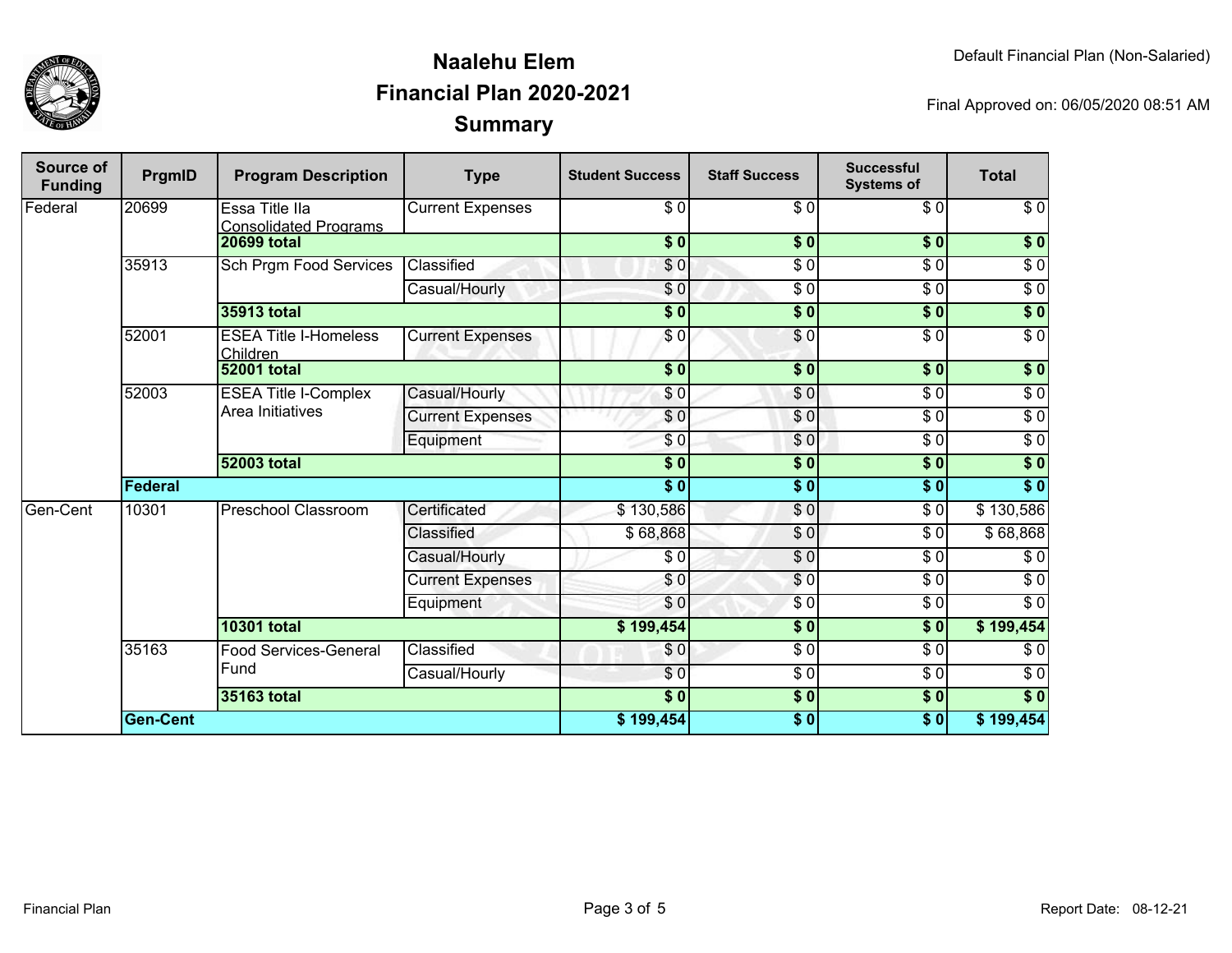

| <b>Source of</b><br><b>Funding</b> | PrgmID         | <b>Program Description</b>             | <b>Type</b>             | <b>Student Success</b> | <b>Staff Success</b> | <b>Successful</b><br><b>Systems of</b> | <b>Total</b> |
|------------------------------------|----------------|----------------------------------------|-------------------------|------------------------|----------------------|----------------------------------------|--------------|
| Special                            | 19062          | DOD-Fed Connected<br>Student Incentive | <b>Current Expenses</b> | \$ OI                  | \$0                  | \$01                                   | \$0          |
|                                    |                | 19062 total                            |                         | \$0                    | \$0                  | \$01                                   | \$0          |
|                                    | 35304          | <b>Food Services-Special</b>           | Casual/Hourly           | \$0                    | \$0                  | \$0                                    | \$0          |
|                                    |                | Fund                                   | <b>Current Expenses</b> | \$01                   | \$0                  | \$0                                    | \$0          |
|                                    |                | 35304 total                            |                         | \$0                    | \$0                  | \$0]                                   | \$0          |
|                                    | <b>Special</b> |                                        |                         | \$0                    | \$0                  | \$01                                   | \$0          |
| <b>Grand Total</b>                 |                |                                        | \$2,546,182             | \$20,829               | \$729,817            | \$3,296,828                            |              |